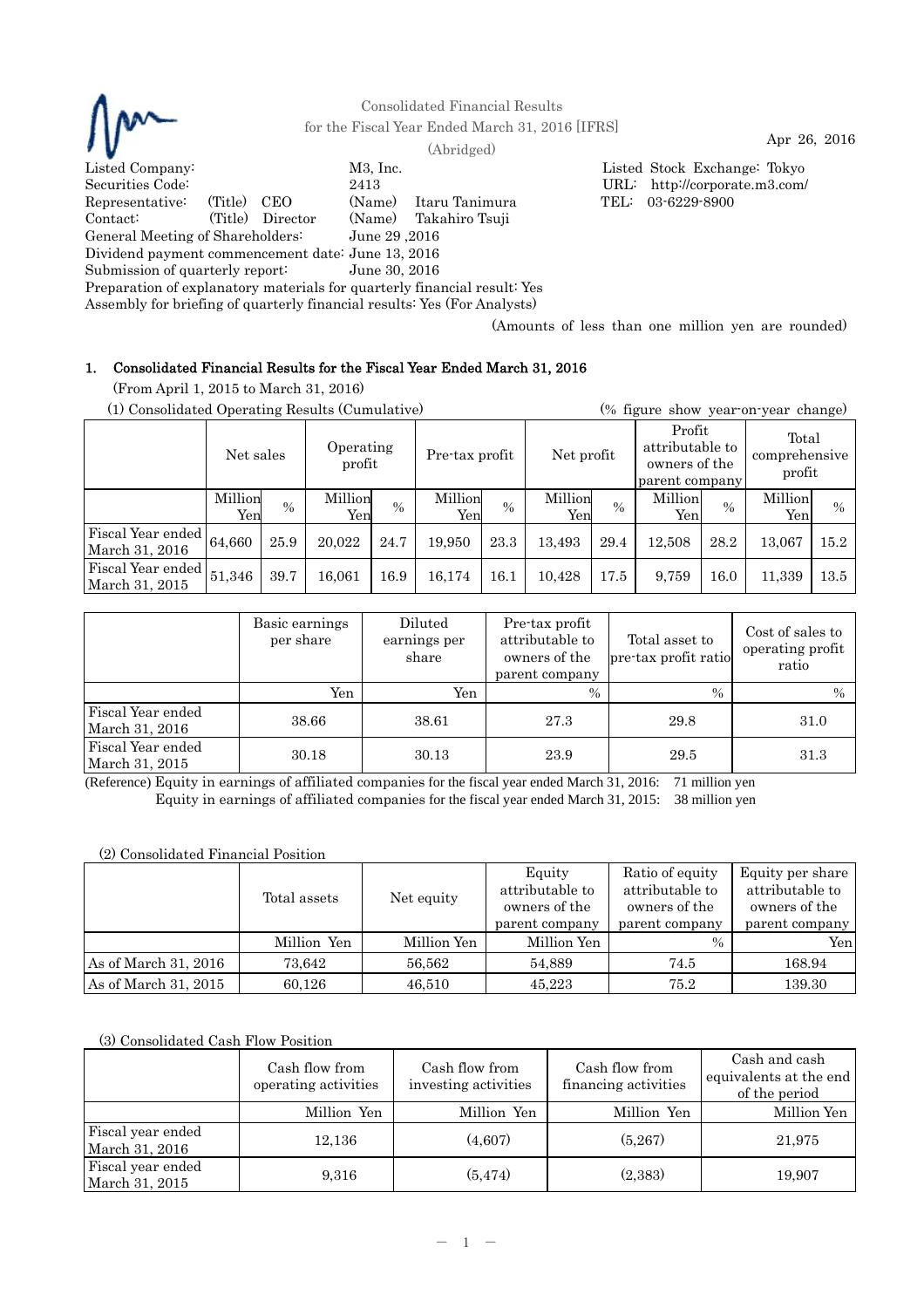## 2. Dividends

|                                                    |                          |                           | Annual per share         |                    |       |                               |                                            | Dividend                                                                                    |
|----------------------------------------------------|--------------------------|---------------------------|--------------------------|--------------------|-------|-------------------------------|--------------------------------------------|---------------------------------------------------------------------------------------------|
|                                                    | First<br>quarter<br>-end | Second<br>quarter<br>-end | Third<br>quarter<br>-end | Fiscal<br>year-end | Total | Dividend<br>Payout<br>(Total) | Dividend<br>payout ratio<br>(Consolidated) | payout ratio<br>attributable to<br>the owners of<br>the parent<br>company<br>(Consolidated) |
|                                                    | Yen                      | Yen                       | Yen                      | Yen                | Yen   | Million<br>Yen                | $\frac{0}{0}$                              | $\frac{0}{0}$                                                                               |
| Fiscal year ended<br>March 31, 2015                |                          | 0.00                      |                          | 8.00               | 8.00  | 2,588                         | 26.5                                       | 6.3                                                                                         |
| Fiscal year ended<br>March 31, 2016                |                          | 0.00                      |                          | 9.00               | 9.00  | 2,913                         | 23.3                                       | 5.8                                                                                         |
| Fiscal year<br>ending March 31,<br>2017 (Forecast) |                          | 0.00                      |                          |                    |       |                               |                                            |                                                                                             |

(Note) 1 Dividend forecast for the fiscal year ending March 31, 2017 is currently undetermined.

It is to be determined after consideration of capital needs and condition of cash flow hereafter.

# 3. Forecast for the Consolidated Fiscal Year Ending March 31, 2017

|                          | $\mu$ on $\mu$ and $\mu$ , $\mu$ and $\mu$ matches $\mu$ , $\mu$ |      |                  |               |                |      |                                                                       |               |                |                                   |       |
|--------------------------|------------------------------------------------------------------|------|------------------|---------------|----------------|------|-----------------------------------------------------------------------|---------------|----------------|-----------------------------------|-------|
|                          | Net sales                                                        |      | Operating profit |               | Pre-tax profit |      | Earnings attributable<br>to the owners of the<br>Net profit<br>parent |               |                | Basic<br>earnings<br>per<br>share |       |
|                          | Million<br>Yen                                                   | $\%$ | Million<br>Yen   | $\frac{0}{0}$ | Million<br>Yen | $\%$ | Million<br>Yen                                                        | $\frac{0}{0}$ | Million<br>Yen | $\frac{0}{0}$                     | Yen   |
| Second<br>Quarter<br>End | 35,000                                                           | 14.7 | 10.500           | 14.7          | 10,500         | 14.4 | 7.000                                                                 | 13.9          | 6,300          | 13.3                              | 19.47 |
| Annual                   | 75,000                                                           | 16.0 | 23,000           | 14.9          | 23,000         | 15.3 | 15,300                                                                | 13.4          | 14,300         | 14.3                              | 44.19 |

(from April 1, 2016 to March31, 2017)

(Note) "Basic earnings per share" forecast has been calculated using 323,574,075 shares, which is the average number of shares outstanding during the fiscal year ended March 31, 2016.

# ※ Notes

(1) Changes in significant subsidiaries during the period (changes in specific subsidiaries accompanying changes in scope of consolidation): None

(2) Changes in accounting policies and accounting estimates:

- (i) Changes in accounting policies required by IFRS: None
- (ii) Changes in accounting policies other than item (i) above: None

(iii) Changes in accounting estimates: None

(3) Number of shares issued (common stock)

| (i) Number of shares outstanding at the end of the period (including treasury stock) |             |        |  |  |  |  |  |
|--------------------------------------------------------------------------------------|-------------|--------|--|--|--|--|--|
| As of March 31, 2016                                                                 | 323,646,000 | shares |  |  |  |  |  |
| As of March 31, 2015                                                                 | 323,499,400 | shares |  |  |  |  |  |
| (ii) Number of treasury stock at the end of the period                               |             |        |  |  |  |  |  |
| As of March 31, 2016                                                                 | 32,400      | shares |  |  |  |  |  |
| As of March 31, 2015                                                                 | 32,400      | shares |  |  |  |  |  |
| (iii) Average number of shares during the period (cumulative)                        |             |        |  |  |  |  |  |
| As of March 31, 2016                                                                 | 323,574,075 | shares |  |  |  |  |  |
| As of March 31, 2015                                                                 | 323,328,834 | shares |  |  |  |  |  |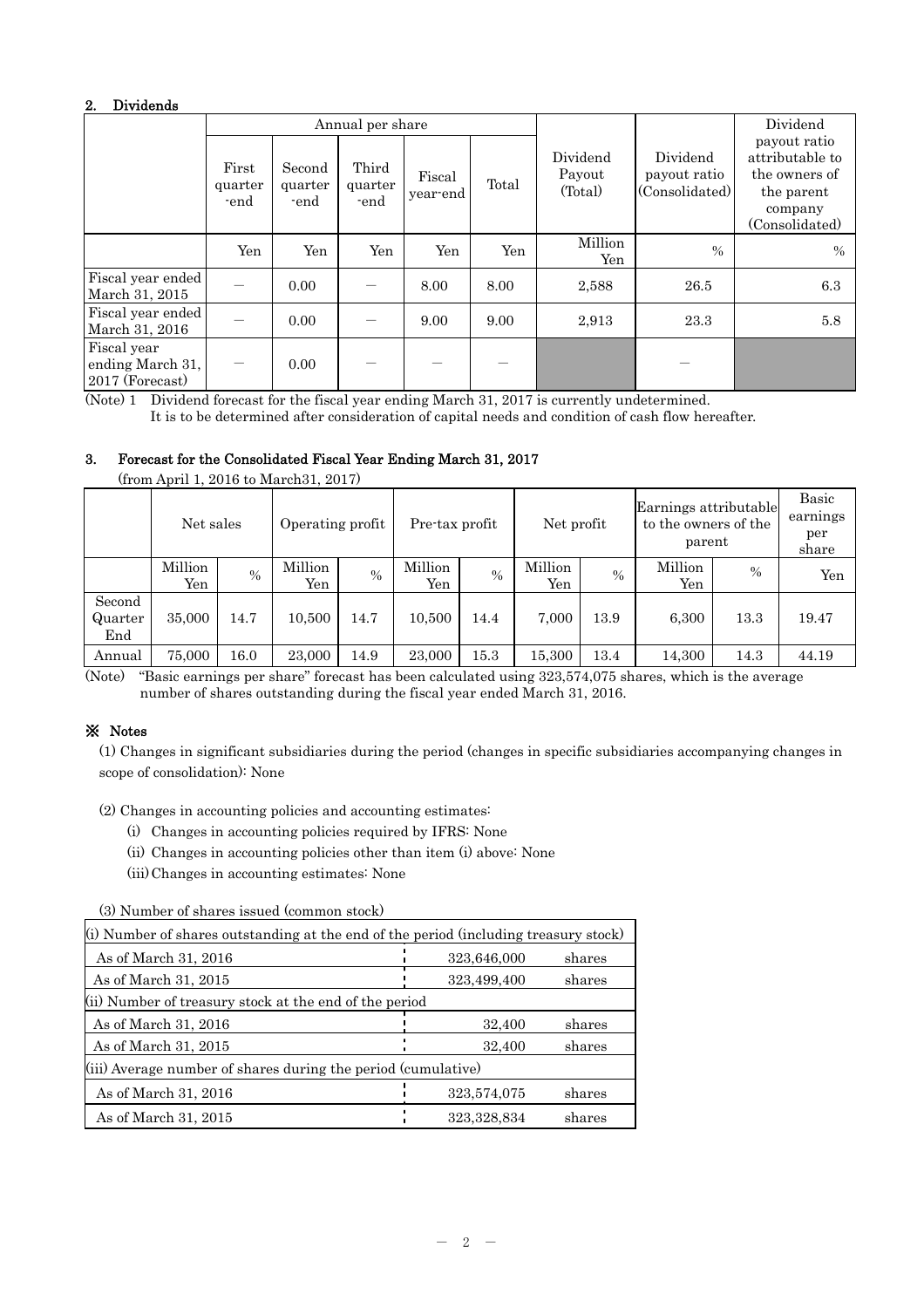# (Reference) Unconsolidated Results Unconsolidated Financial Results for the Fiscal Year Ended March 31, 2016

(From April 1, 2015 to March 31, 2016)

|  | (1) Unconsolidated Operating Results |  |  |
|--|--------------------------------------|--|--|
|--|--------------------------------------|--|--|

| (1)                                    | Unconsolidated Operating Results |      |                  |      |                 |               |                |            |                       | (% shows year on year comparisons) |
|----------------------------------------|----------------------------------|------|------------------|------|-----------------|---------------|----------------|------------|-----------------------|------------------------------------|
|                                        | Net sales                        |      | Operating profit |      | Ordinary profit |               |                | Net profit | Earnings<br>per share | Diluted<br>earnings<br>per share   |
|                                        | Million<br>Yen                   | $\%$ | Million<br>Yen   | $\%$ | Million<br>Yen  | $\frac{0}{0}$ | Million<br>Yen | $\%$       | Yen                   | Yen                                |
| Fiscal year<br>ended March<br>31, 2016 | 19,060                           | 7.5  | 11,017           | 9.2  | 11,951          | 3.9           | 8.217          | 9.8        | 25.40                 | 25.37                              |
| Fiscal year<br>ended March<br>31, 2015 | 17.727                           | 9.1  | 10,085           | 10.5 | 11.497          | 17.3          | 7,481          | 25.1       | 23.14                 | 23.10                              |

## (2) Unconsolidated Financial Condition

|                      | Total assets | Net equity  | Capital to asset ratio | Net asset per share |
|----------------------|--------------|-------------|------------------------|---------------------|
|                      | Million Yen  | Million Yen | $\%$                   | Yen                 |
| As of March 31, 2016 | 61.676       | 44.607      | 72.0                   | 137.16              |
| As of March 31, 2015 | 51,395       | 38,406      | 74.4                   | 118.22              |

(Reference) Shareholder's equity for the fiscal year ended March 31, 2016: 44,388 million yen Shareholder's equity for the fiscal year ended March 31, 2015: 38,241 million yen

※ Indication regarding implementation status of the quarterly review procedures

This quarterly financial report is outside the scope of the review procedures for quarterly financial statements under the Financial Instruments and Exchange Act. At the time of disclosure of this quarterly financial report, review procedures for the Quarterly Consolidated Financial Statements are in progress.

※ Explanation of proper use of financial results forecasts, and other special matters

(1) Caution regarding statements concerning the future

The forward-looking statements herein are based on information available to the Company and on certain assumptions deemed to be reasonable at the date of publication of this document. They are not intended as the Company's commitment to achieve such forecasts, and actual results may differ significantly due to various factors.

# (2) Regarding voluntary reclassification based on IFRS

The Company has started voluntary reclassification based on IFRS as of the first quarter of the fiscal year ending March 31, 2015. Previous consolidated cumulative second quarter results and previous consolidated cumulative full year results have been reclassified based on IFRS.

(3) Explanatory materials for quarterly financial result

Explanatory materials for quarterly financial result will be posted on our website on Tuesday, April 26, 2016.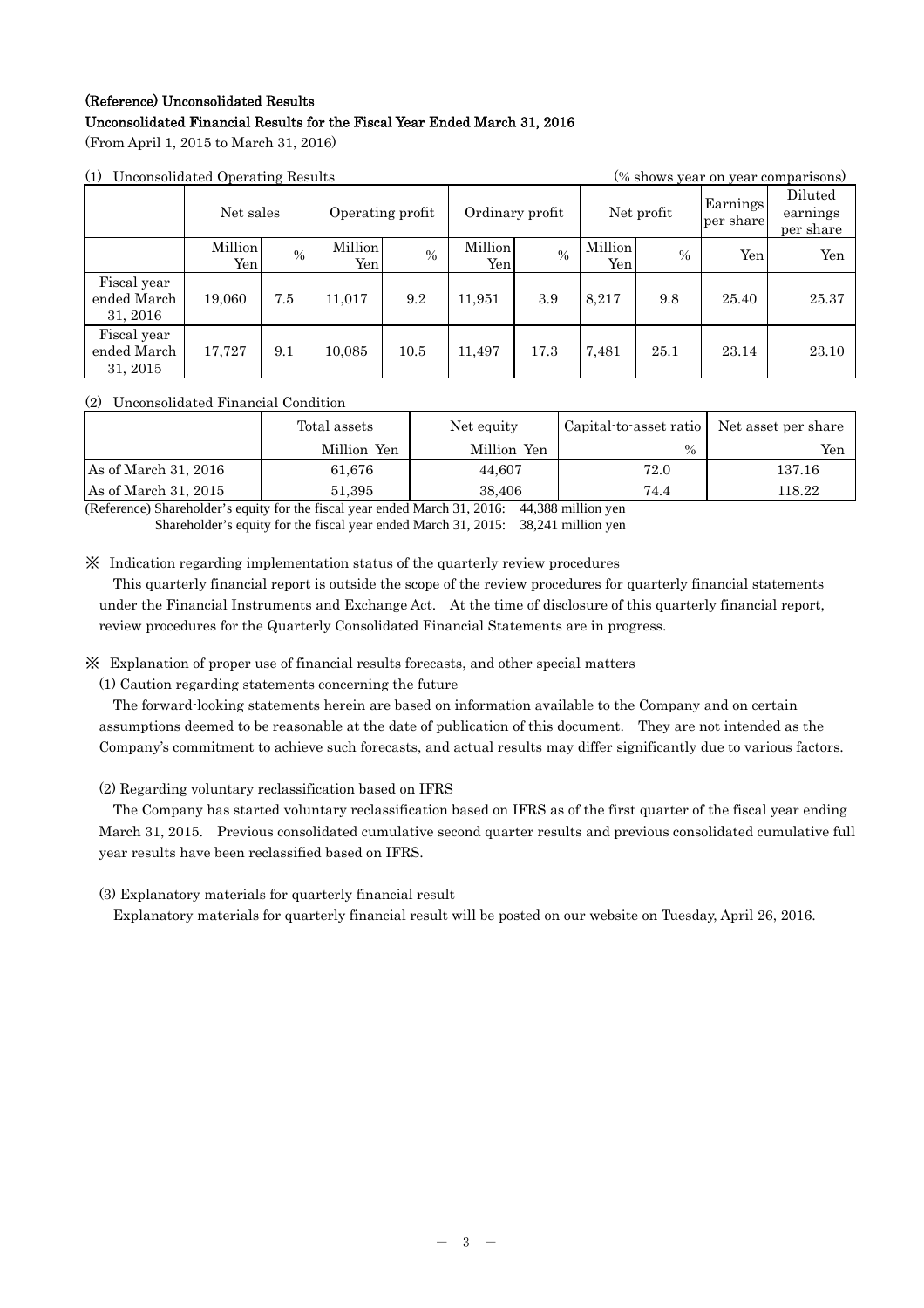## Qualitative Information on Quarterly Results

## (1) Explanation of consolidated operating results

Various services are provided for the 250,000+ physician members via the "m3.com" website designed for medical professionals.

Marketing support for pharmaceutical companies ("MR-kun family") includes a selection of services catering to various agendas and purposes, such as the basic "Affiliates" service, "MR-kun" service which allows member physicians to receive continuous and frequent information, "One Point eDetail" service which provides a more direct and targeted approach to member physicians, and "Web Conference" service which allows member physicians to participate in conferences via the internet. We have expanded into the DTC (Direct To Consumer) market through the consolidation of QLife, Inc. in January 2016, an operator of websites offering medical information and hospital and drug search engines.

Clinical trial related services centered around "Mr. Finder" which excavates institutions and patient participants for clinical studies, are provided by Mebix Inc. which provides IT supported large-scale clinical study services, MIC Medical Corp and MEDISCIENCE Planning Inc. ("MPI" below) which assists in clinical trial operations, by e-SMO Inc. and Neues, Co, Ltd. ("Neues" below) which provides administrative and operations support across the entire clinical trial process as SMOs, by Integrated Development Associates Co., Ltd. ("IDA" below) which provides support services mainly for overseas bio-pharmaceutical companies looking to include Japan and Asia in global drug development, and by POC Clinical Research Inc. ("POC" below), which provides comprehensive support in research and development aimed for early practical application of bio-technology centered on advanced medical technology.

Platform linked services such as market research services that panel member physicians, "QOL-kun" which provides marketing support for non-medical related corporations desiring to advertise daily life services to doctors, "AskDoctors" (http://www.AskDoctors.jp/) website which connects public users with member physicians for answers to general health questions, and "Practice Management" (m3.com Kaigyo/Keiei) services which support the establishment and management of clinics, are all being expanded.

Services at M3 Career, Inc. ("M3 Career" below) which provides job search and placement services for physicians and pharmacists, iTICKET Corporation which provides online reservation services for clinics, Reno Medical Inc. which is provides prescription drug related media services, C.M.S Co.Ltd ("C.M.S" below) which supports development and sales of electronic medical record systems, and M3 Marketing, Inc ("M3 Marketing" below) which develops and provides next generation MRs, or "Medical Marketers," are also all being expanded.

As for business overseas, the U.S. portal website, "MDLinx," designed for healthcare professionals, continues to expand its member-centric services towards pharmaceutical companies, as well as expand its career services for physicians through M&As. The platform now allows access to over 600,000 physician members, in part boosted by business partnerships. The U.K. portal website, "Doctors.net.uk," with roughly 200,000 physician members, is also expanding services for pharmaceutical companies with the launch of the U.K. version of MR-kun. Furthermore, the China portal website has now topped 1.5 million physician members, and the Chinese version of MR-kun continues to expand at a healthy pace.

Additionally, membership and panel participation at websites operated by M3 group starting with Japan, U.S., U.K., China, and Korea, now totals over 3 million physicians, enabling provision of marketing research services that span across a global scale.

| Consolidated results for the fiscal year (cumulative) |                                                                                      | (Unit: Million Yen)                                                                    |           |                        |
|-------------------------------------------------------|--------------------------------------------------------------------------------------|----------------------------------------------------------------------------------------|-----------|------------------------|
|                                                       | Fiscal year ended<br>March 31, 2015<br>(April 1, 2014 to<br>Mar 31, 2015, cumulative | Fiscal year ended<br>March 31, 2016<br>$(April 1, 2015$ to<br>Mar 31, 2016, cumulative |           | Fiscal year comparison |
| Net sales                                             | 51,346                                                                               | 64,660                                                                                 | $+13,315$ | $+25.9%$               |
| Operating Profit                                      | 16,061                                                                               | 20,022                                                                                 | $+3,961$  | $+24.7%$               |
| Pre-Tax Profit                                        | 16,174                                                                               | 19,950                                                                                 | $+3,776$  | $+23.3%$               |
| Net Profit                                            | 10.428                                                                               | 13,493                                                                                 | $+3,065$  | $+29.4%$               |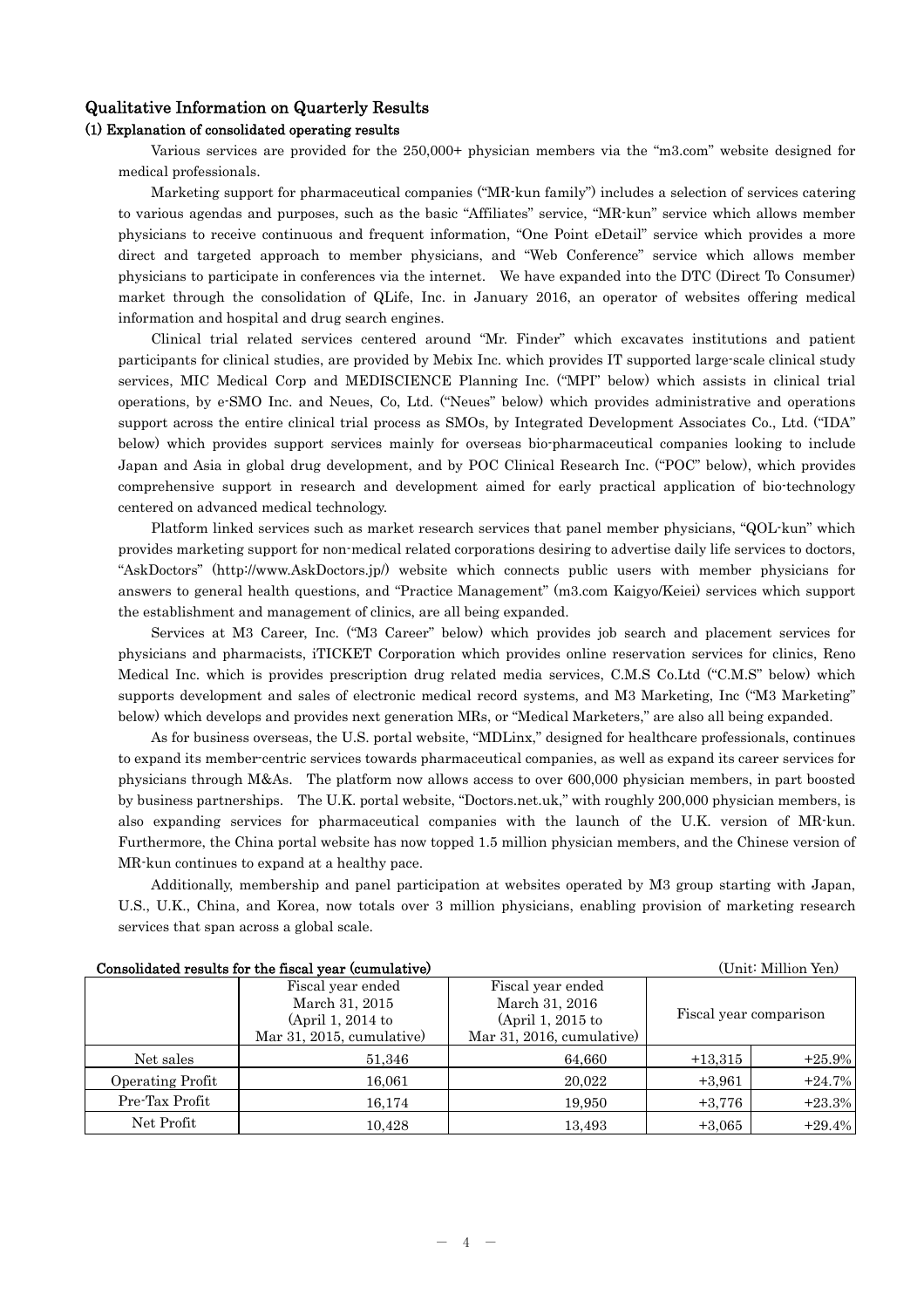| (Unit: Million yen)<br>(Segment results)                                 |                   |                                                                                          |                                                                                        |                      |           |
|--------------------------------------------------------------------------|-------------------|------------------------------------------------------------------------------------------|----------------------------------------------------------------------------------------|----------------------|-----------|
|                                                                          |                   | Fiscal year ended<br>March 31, 2015<br>(April 1, 2014 to<br>Mar 31, 2015,<br>cumulative) | Fiscal year ended<br>Mar 31, 2016<br>(April 1, 2015 to<br>Mar 31, 2016,<br>cumulative) | Annual<br>comparison |           |
| Medical<br>Portal                                                        | Segment Net Sales | 22,436                                                                                   | 25,234                                                                                 | $+2,799$             | $+12.5%$  |
|                                                                          | Segment Profit    | 12,890                                                                                   | 14,844                                                                                 | $+1,953$             | $+15.2%$  |
| Evidence<br>Solution                                                     | Segment Net Sales | 13,195                                                                                   | 19,992                                                                                 | $+6,797$             | $+51.5%$  |
|                                                                          | Segment Profit    | 1,799                                                                                    | 3,908                                                                                  | $+2,109$             | $+117.2%$ |
| Overseas                                                                 | Segment Net Sales | 10,980                                                                                   | 13,810                                                                                 | $+2,830$             | $+25.8%$  |
|                                                                          | Segment Profit    | 1,430                                                                                    | 1,614                                                                                  | $+184$               | $+12.9%$  |
| Clinical<br>Platform                                                     | Segment Net Sales | 2,818                                                                                    | 2,902                                                                                  | $+84$                | $+3.0%$   |
|                                                                          | Segment Profit    | 290                                                                                      | 239                                                                                    | (51)                 | $-17.6%$  |
| Sales<br>Platform                                                        | Segment Net Sales | 1,255                                                                                    | 1,283                                                                                  | $+29$                | $+2.3%$   |
|                                                                          | Segment Profit    | (192)                                                                                    | (5)                                                                                    | $+186$               |           |
| Others                                                                   | Segment Net Sales | 1,484                                                                                    | 2,574                                                                                  | $+1,090$             | $+73.5%$  |
|                                                                          | Segment Profit    | 49                                                                                       | 532                                                                                    | $+482$               | $+974.3%$ |
| Adjustment                                                               | Segment Net Sales | (822)                                                                                    | (1, 134)                                                                               |                      |           |
|                                                                          | Segment Profit    | (206)                                                                                    | (1, 113)                                                                               |                      |           |
| Profit from re-evaluation in accordance<br>with mergers and acquisitions |                   |                                                                                          | $\boldsymbol{3}$                                                                       | $+3$                 |           |
| Total                                                                    | Net Sales         | 51,346                                                                                   | 64,660                                                                                 | $+13,315$            | $+25.9%$  |
|                                                                          | Operating Profit  | 16,061                                                                                   | 20,022                                                                                 | $+3,961$             | $+24.7%$  |

## 1) Medical Portal

Marketing support sector targeting healthcare related companies produced sales of 12,784 million yen, higher by 4.2% year on year. "MR-kun family" services centered around "MR-kun" remained in line with the previous year for the first nine months of the fiscal year due to some clients temporarily suppressing activity in the face of special factors, as well as due to resources appropriated towards preparing of the transition into new co success-based business schemes for "MR-kun." The January to March quarter saw a recovery in growth rate, posting a +22% year on year increase in sales as a result of deeper penetration of existing clients as well as new contracts.

Marketing research sector sales were 2,567 million yen, higher by 22.5% year on year. Improvements in sales structure expanded direct sales to pharmaceutical companies.

Others sector produced sales of 9,884 million yen, higher by 22.4% year on year, led by M3 Career's job placement services targeting physicians.

The above results totaled 25,234 million yen, higher by 12.5% year on year, in sales for the Medical Portal segment.

 COGS and SGA amounted to 10,756 million yen, higher by 11.4% year on year, largely due to increases in personnel expenses across the entire M3 group to accommodate business growth.

 Combining the above results, the Medical Portal segment produced profits of 14,844 million yen, higher by 15.2% year on year.

#### 2) Evidence Solution

Healthy progress in clinical trial projects in addition to the consolidation of IDA consolidated in March 2015, Neues in April 2015, and POC Clinical Research in July 2015, sales amounted to 19,992 million yen, higher by 51.5% year on year. Increase in sales from the steady progress in clinical trial projects, versus absorption of costs related to aggressive upfront investment in headcount corresponding to the accumulation of project backlog (segment total of roughly 23,000 million yen) as well as losses from Neues, produced segment profits of 3,908 million yen, higher by 117.2% year on year.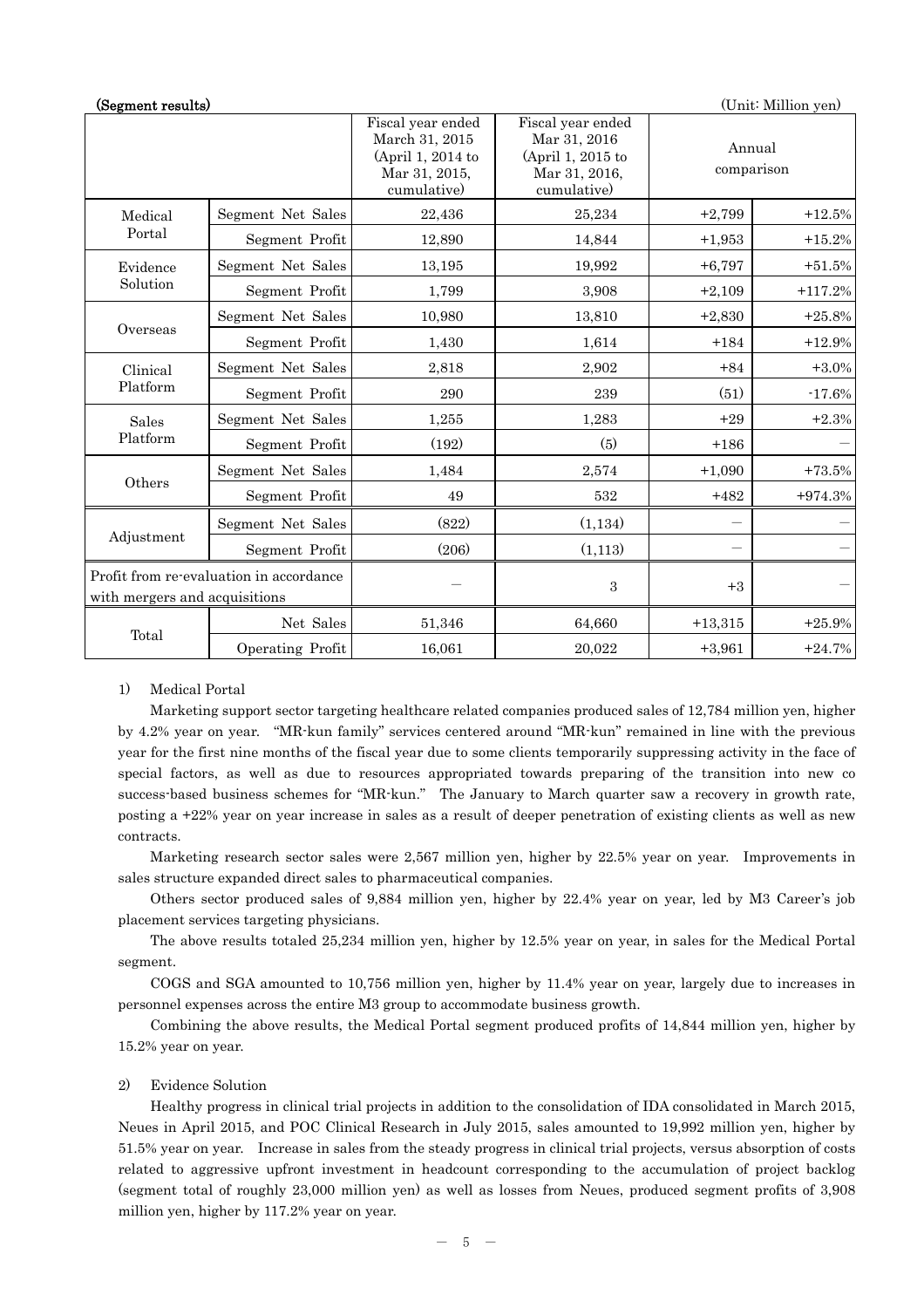## 3) Overseas

In the U.S. and U.K., expansions in both marketing research services for pharmaceutical firms and career services produced sales of 12,438 million yen, higher by 23.4% year on year. In the U.S., accidental recognition of our email server as a spam source impacted sales negatively for advertising services, however, the issue has been resolved. China saw progress such as the increase in MR-kun service users now totaling 10 firms and 20 drugs, which increased sales. A cost of 156 million yen was incurred in association with the transfer of business from Profiles, Inc. and consolidation of The Medicus Firm ("Medicus" below). Combining the above, segment sales amounted to 13,810 million yen, higher by 25.8% year on year, and segment profits of 1,614 million yen, higher by 12.9 % year on year.

#### 4) Clinical Platform

Sales at C.M.S were in line with the previous year at 2,902 million yen, higher by 3.0% year on year. Increased hiring in anticipation of future demand resulted in segment profits of 239 million yen, lower by 17.6% year on year.

#### 5) Sales Platform

M3 Marketing operations expanded at a healthy pace. Improvement in the availability ratio of Medical Marketers absorbed an increase in personnel costs due to aggressive headcount expansion as an upfront investment, resulting in segment sales of 1,283 million yen, higher by 2.3% year on year, and segment profit of -5 million yen, an improvement of 186 million yen year on year.

#### 6) Others

Overall business progressed at a healthy pace, with segment sales of 2,574 million yen, higher by 73.5% year on year, and segment profits of 532 million yen, higher by 974.3% year on year.

Combining the above segments, results for the entire group for the consolidated fiscal year (cumulative) amounted to sales of 64,660 million yen, higher by 25.9% year on year, operating profit of 20,022 million yen, higher by 24.7% year on year, pre-tax profit of 19,950 million yen, higher by 23.3% year on year, and net profit of 13,493 million yen, higher by 29.4% year on year.

#### (Forward-looking statements and consolidated results forecast)

We anticipate increases in sales and profits for the group for the fiscal year ending March 31, 2017.

#### 1) Medical Portal segment

The marketing support business targeting healthcare related companies is expected to continue to its upward trend from the fourth quarter of the fiscal year ended March 31, 2016, and expand its services centered around "MR-kun family."

The marketing research business is expected to remain steady within the backdrop of demand mainly from pharmaceutical companies.

As for the others businesses, expansion is expected in various services with growth lead by M3 Career and "Mr. Finder."

Expenditure resulting from aggressive headcount increases geared for further growth is expected, however, no structural changes in costs relating to existing services should occur.

As a combined result of the above, we expect the Medical Portal segment to see increased sales and profits.

#### 2) Evidence Solution segment

For the Evidence Solution segment, we expect the healthy operations at each subsidiary to increase sales and profits for the segment. Neues is expected to turn profitable from the progress in structural reform and expansion of business scope.

#### 3) Overseas segment

Within the Overseas segment, we expect marketing support, marketing research, and physician career placement services within in the U.S., U.K., and China to individually expand its services to result in increased sales and profits.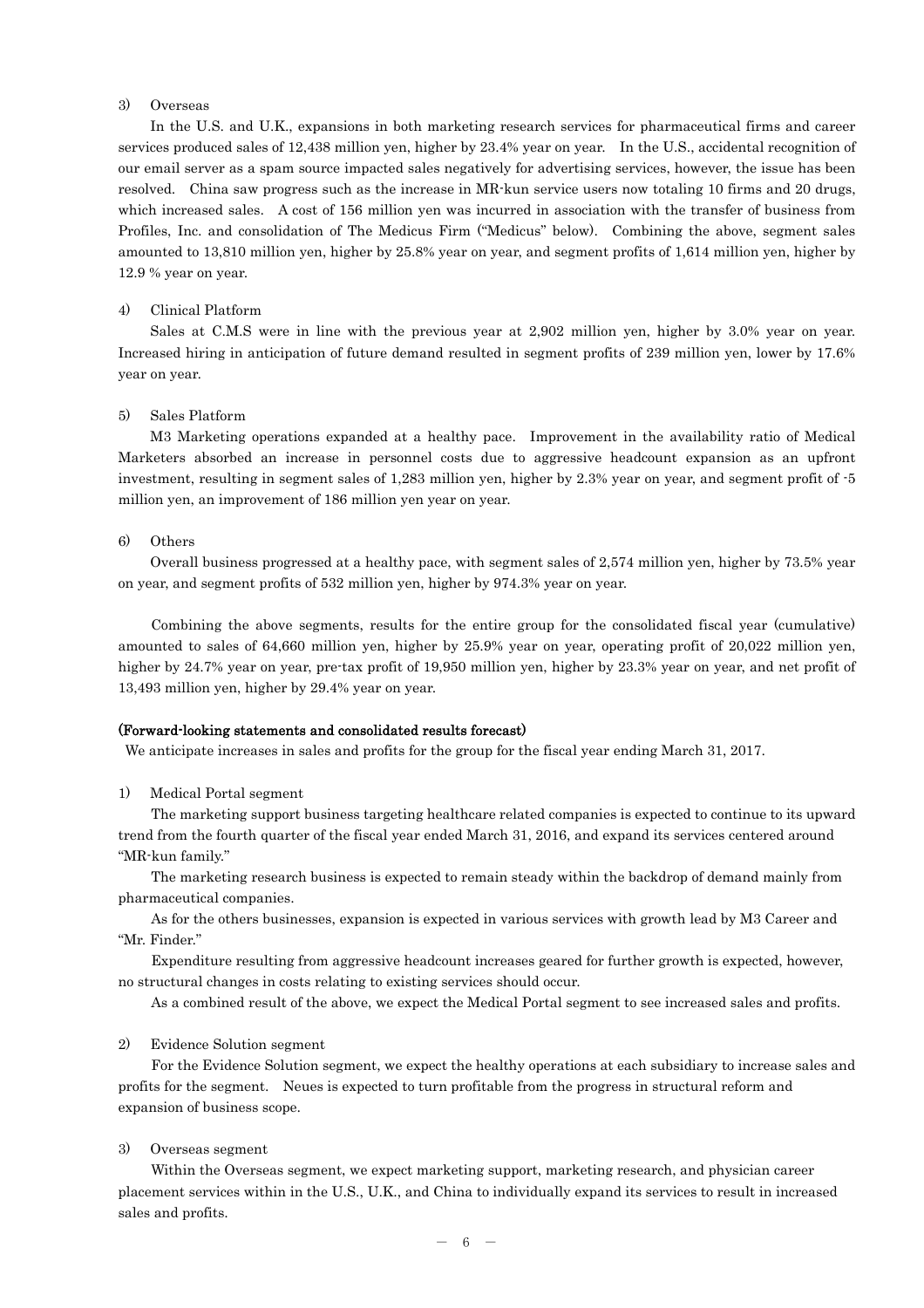4) Clinical Platform segment

We expect performance at C.M.S to remain steady.

## 5) Sales Platform segment

We expect expansion of the M3 Marketing business to increase sales, however, costs from aggressive investment in personnel looks to keep profits in line with the previous year.

Based on the above, we forecast the below for consolidated financial results for the fiscal year ending March 31, 2017.

|        |           |                  |                |            | (Unit: Million Yen)                                              |
|--------|-----------|------------------|----------------|------------|------------------------------------------------------------------|
|        | Net sales | Operating profit | Pre-tax profit | Net profit | Net profit attributable t<br>the owners of the parent<br>company |
| Annual | 75,000    | 23,000           | 23,000         | 15,300     | 14,300                                                           |

※ Above forecasts and forward-looking statements are based on assumptions and beliefs derived from information currently available, and is subject to change due to but not limited to fluctuations in global economic conditions.

## (2) Explanation of consolidated financial position

## (Condition of assets, liabilities, and net assets)

Total assets were 73,642 million yen, an increase of 13,516 million yen compared to the end of the previous fiscal year. Under current assets, cash and cash equivalents increased by 2,068 million yen, along with an increase in operating receivables and other receivables of 3,864 million yen associated with the consolidation of Neues as well as business expansion, resulted in a net increase of 6,518 million yen versus last fiscal year end to total 38,868 million yen. Under illiquid assets, effects such as the increase in goodwill by 4,351 million yen from consolidation on Neues and Medicus, along with an increase in available-for-sale financial assets by 1,243 million yen due to the change in fair value, netted to an increase of 6,998 million yen versus last fiscal year end to total 34,773 million yen.

Total liabilities increased by 3,464 million yen versus last fiscal year end to total 17,079 million yen. Under current liabilities, items such as increase in other short term financial liabilities of 869 million yen for the contingency consideration accompanying the consolidation of The Medicus Firm, and an increase of 844 million yen in accrued tax payables due to expansion in business scope, resulted in a net increase of 2,700 million yen versus previous fiscal year end to total 14,993 million yen. Illiquid liabilities increased by 763 million yen versus previous fiscal year end to total 2,087 million yen.

Total shareholder's equity increased by 10,053 million yen compared to the end of the previous fiscal year to total 56,562 million yen. While dividend of surplus was paid in the amount of 2,588 million yen, quarterly profit attributed to owners of the parent company amounted to 12,508 million yen, and an increase of 9,914 million yen in retained earnings contributed to the overall result.

## (Condition of cashflows)

Cash and cash equivalents for the consolidated fiscal year (cumulative) increased by 2,068 million yen versus last fiscal year end to total 21,975 million yen.

Cash flows from operating activities produced an income of 12,136 million yen, an increase of 2,820 million yen year on year. The major component of inflow was pre-tax profit of 19,950million yen, and the major component of outflow was payment of corporate income tax of 5,473 million yen.

Cash flows from investment activities resulted in a decrease in outflow of 867 million yen year on year, to total an outflow of 4,607 million yen. Outflows such as the 2,672 million yen paid for the purchase of investments in the subsidiary Medicus resulting in change in scope of consolidation, and the 643 million yen paid for the transfer of business from Profiles has occurred.

Cash flows from financing activities resulted in an increase in outflow of 2,885 million yen year on year, to total an outflow of 5,267 million yen. The major component was dividend payments of 2,586 million yen paid to the owners of the parent company, and repayment of short-term borrowings of 1,865 million yen for newly consolidated subsidiaries such as Neues.